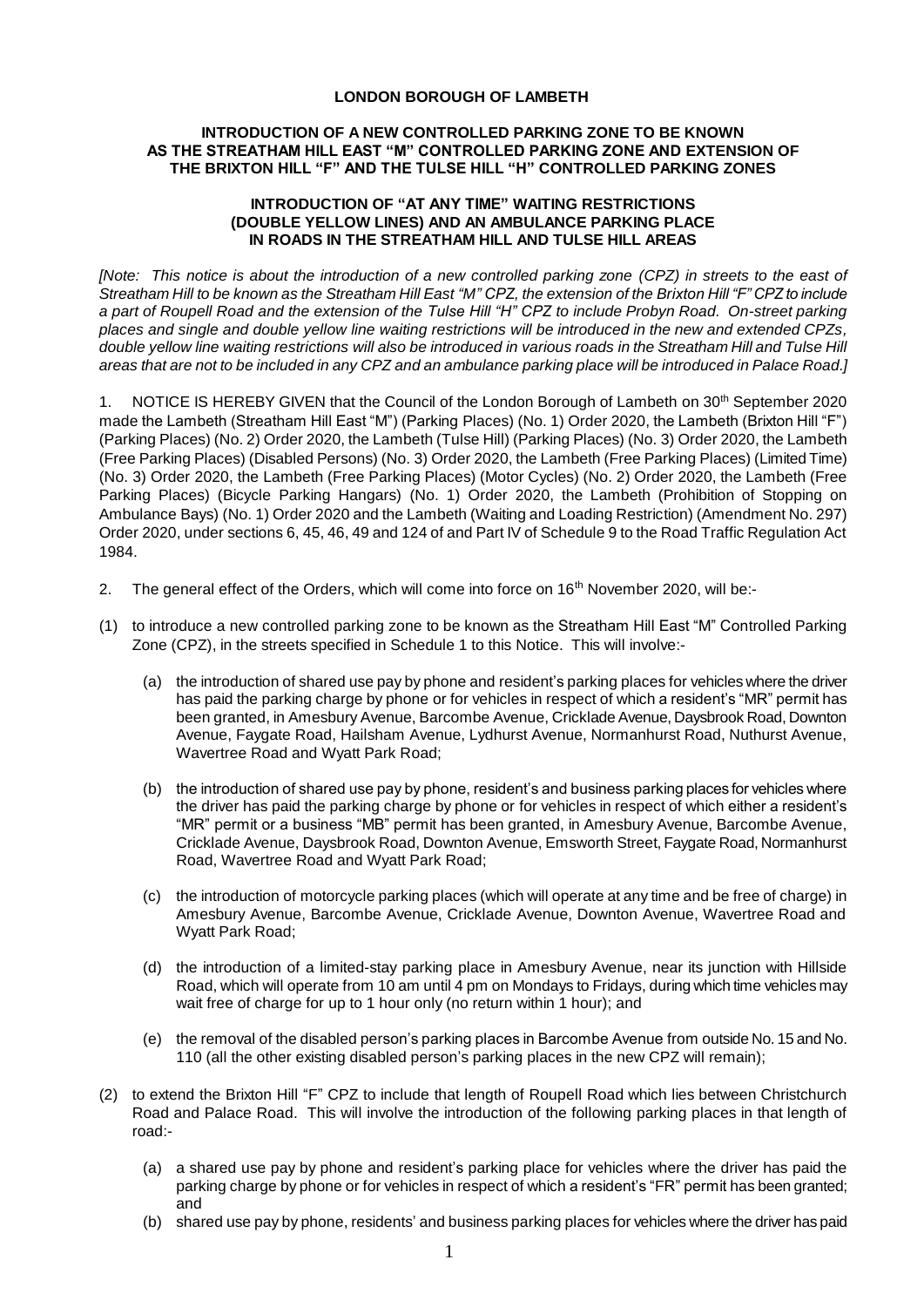the parking charge by phone or for vehicles that have been granted either a resident's "FR" permit or a business "FB" permit;

- (3) to extend the Tulse Hill "H" CPZ to include the whole length of Probyn Road. This will involve the introduction of the following parking places in that road:-
	- (a) shared use pay by phone and resident's parking places for vehicles where the driver has paid the parking charge by phone or for vehicles in respect of which a resident's "HR" permit has been granted;
	- (b) shared-use pay by phone, residents' and business parking places for vehicles where the driver has paid the parking charge by phone or for vehicles in respect of which a resident's "HR" permit or a business "HB" permit has been granted;
	- (c) a motorcycle parking place (which will operate at any time and be free of charge); and
	- (d) a parking place in which a bicycle parking hangar will be installed adjacent to the side of No. 123 Palace Road;
- (4) that, unless otherwise specified, the parking places in the new Streatham Hill East "M" CPZ will operate from 10 am to 12 noon on Mondays to Fridays, the parking places in Probyn Road in the extended Tulse Hill "H" CPZ will operate from 8.30 am to 6.30 pm on Mondays to Fridays and the parking places in Roupell Road in the extended Brixton Hill "F" CPZ will operate from 12 noon to 2 pm on Mondays to Fridays, and they will not operate on Christmas Day, Good Friday or Bank Holidays (these operational hours are known as "the zone hours");
- (5) to ban waiting by vehicles (a) at any time in parts of the streets in the new Streatham Hill East "M" CPZ and in Roupell Road and Probyn Road in the extended Brixton Hill "F" and Tulse Hill "H" CPZs respectively and (b) during the zone hours applicable to the CPZ in other parts of those streets;

(Note: The ban on waiting described above will not apply in any housing estate road or private road.)

- (6) that residents and businesses of the streets specified in Schedule 1 to this Notice and of Wavertree Court and Nos. 5 to 117 (odd numbers only) Streatham Hill, Claremont Close, Garden Lane and Pakefield Mews will be able to apply for "MR" resident's permits or "MB" business permits; the residents and businesses of the length of Roupell Road specified in paragraph (2) of this Notice and Nos. 4 to 12 (even numbers only) Christchurch Road will be able to apply for "FR" resident's permits or "FB" business permits; and the residents and businesses of Probyn Road, Nos. 1, 2 and 3 Lanercost Road and Nos. 123 and 125 Palace Road will be able to apply for "HR" resident's permits or "HB" business permits (subject to certain conditions and payment of a charge);
- (7) that visitor's permits will be available to residents to enable their visitors to park within the new and extended CPZs, teacher's permits will be available for teachers who are employed at a school within the new CPZ, trade permits will be available to tradespersons carrying out building, maintenance or similar such work at properties within the new and extended CPZs;

(Note: The parking places for vehicles that have been granted a resident's permit may also be used by vehicles that have been granted an appropriate car club permit, a visitor's permit or a trade permit; parking places for vehicles that have been granted a business permit may also be used by vehicles that have been granted a teacher's permit, and parking places that may be used after paying by phone may also be used by vehicles that display a health care permit.)

- (8) that the charge for the use of a parking place by the pay by phone method will be £3.46 per hour, or pro rata for periods of more or less than 1 hour (a maximum parking period of 1 hour, no return within 1 hour, will apply in the Streatham Hill East "M" CPZ and the extended Brixton Hill "F" CPZ and a maximum parking period of 4 hours, no return within 1 hour will apply in the extended Tulse Hill "H" CPZ);
- (9) that the charges for resident's permits for vehicles other than motorcycles will be according to their carbon dioxide emissions or their engine size, and generally range from £37.29, £69.24 and £131.03 for 3, 6 and 12 months respectively (minimum) up to £85.23, £164.06 and £318.53 for 3, 6 and 12 months respectively (maximum), except where a vehicle is registered on or after  $1<sup>st</sup>$  March 2001 and its carbon dioxide emissions are 100g/km or less when the charge will be £37.29 for 12 months, and there will be an additional charge for diesel cars of £17, £24 or £40 for 3, 6 and 12 months respectively;
- (10) that the charges for other types of permit will be as follows: for residents' motorcycles £20.23, £29.83 and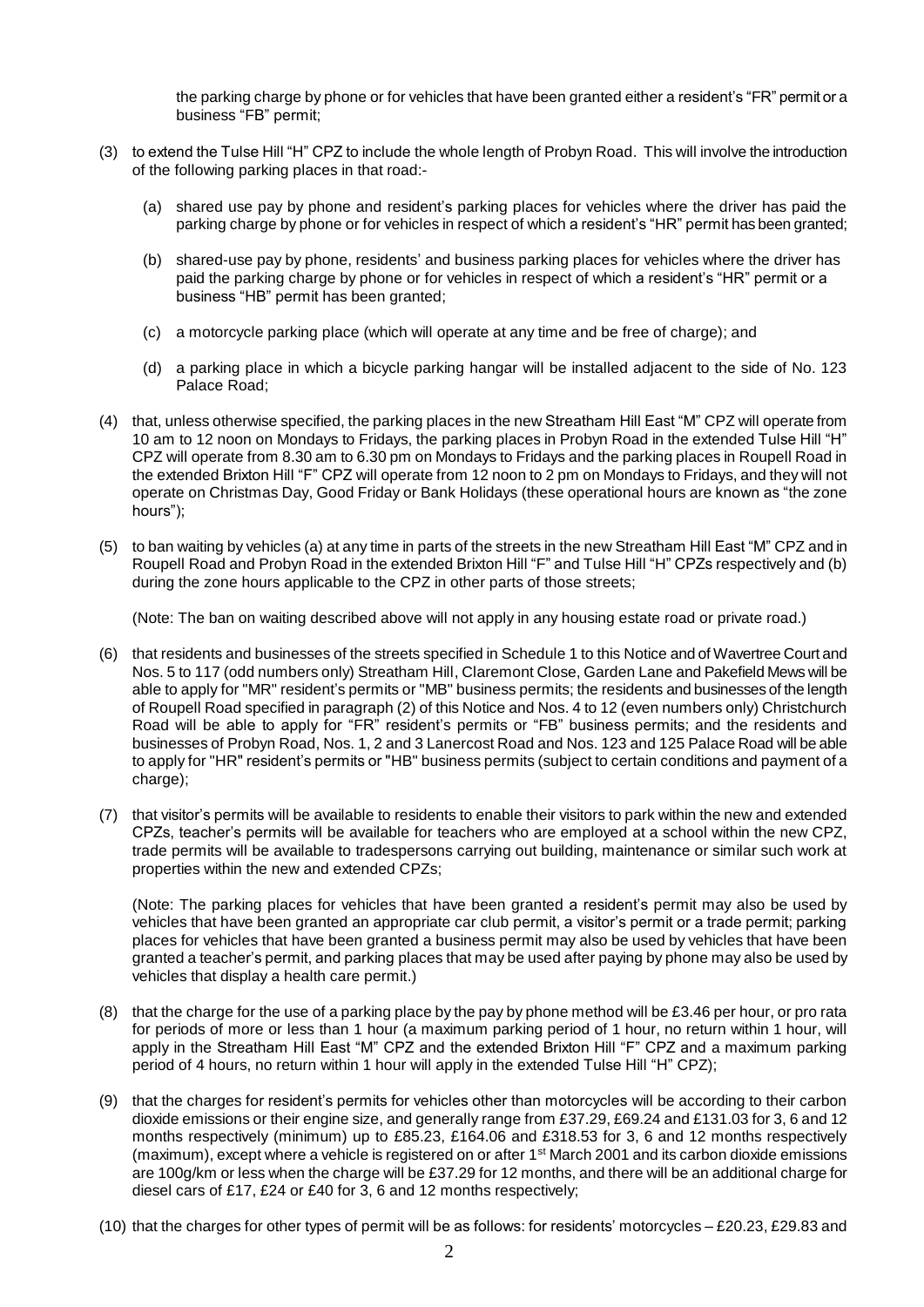£50.06 for 3, 6 and 12 months respectively, for business permits - £657.37 for 12 months for one Lambeth CPZ and £1,643.44 for all Lambeth CPZs, for teacher's permits - £369.67 for 12 months, for visitor's permits - £5.58 per day (or £24.50 for a book of 5), for trade permits - £21.31 per day (or £101.21 for a book of 5), and for health care permits – £111.86 for 12 months;

- (11) to introduce a parking place for ambulances (which will operate at any time) in Palace Road adjacent to the Palace Road Surgery:
- (12) to introduce a ban on waiting by vehicles at any time in various roads in the Streatham Hill and Tulse Hill areas at the locations specified in Schedule 2 to this Notice (Note – these roads will not be included in any CPZ).

3 The Orders are necessary to improve safety and the flow of traffic (which is currently hindered by the uncontrolled parking of vehicles) in the streets referred to above and to protect the available on-street parking space for residents, their visitors and local businesses in the new and extended CPZs. A ban on waiting by vehicles in various roads specified in Schedule 2 to this Notice is necessary to discourage parking (mainly at road junctions, vehicle access ways and on a bend), so as to improve road safety and vehicular access. The ambulance parking place is required to provide a parking facility for an ambulance where it is needed outside a doctor's surgery.

If you have any enquiries about this matter, please email[: cpzconsultation@lambeth.gov.uk](mailto:cpzconsultation@lambeth.gov.uk) (quoting reference STREATHAM HILL CPZ). More details (including maps) can also be viewed at [www.lambeth.gov.uk/shcpz.](http://www.lambeth.gov.uk/shcpz)

5. A copy of each of the Orders and other documents giving detailed particulars about them (including maps) would usually be made available for inspection at the offices of Lambeth Council's Highways Team (Resident Services), 3<sup>rd</sup> Floor, Civic Centre, 6 Brixton Hill, London SW2 1EG. However, owing to restrictions relating to the COVID-19 pandemic, this is not currently possible and the Orders and other documents are therefore available for inspection on line at: [www.lambeth.gov.uk/traffic-management-orders.](https://eur01.safelinks.protection.outlook.com/?url=http%3A%2F%2Fwww.lambeth.gov.uk%2Ftraffic-management-orders&data=02%7C01%7CHazel.Game%40projectcentre.co.uk%7Cdb2cc4466d98464379e108d8228a177f%7C3734172ae82a4ac7a3d302949970d5e6%7C0%7C0%7C637297323791658621&sdata=%2F9T0mTHJshTJ2XJRn1W8ejKPOCPyu4ImJy8Y%2BVrLotM%3D&reserved=0) A copy of the Orders and the other documents are also available on request, until the last day of a period of six weeks beginning with the date on which the Orders are made, by email to: [bpoulter@lambeth.gov.uk](mailto:bpoulter@lambeth.gov.uk) or by telephoning 020 7926 0209.

6. If any person wishes to question the validity of the Orders or of any of their provisions on the grounds that it or they are not within the powers conferred by the Road Traffic Regulation Act 1984, or that any requirement of that Act or of any instrument made under that Act has not been complied with, that person may, within 6 weeks from the date on which the Orders are made, apply for the purpose to the High Court.

Dated 2<sup>nd</sup> October 2020

#### Anthony Casale Highway Network Manager

SCHEDULE 1 (Streets which will be in the new Streatham Hill East "M" CPZ)

Amesbury Avenue, Barcombe Avenue, Cricklade Avenue, Daysbrook Road, Downton Avenue, Emsworth Street, Faygate Road, Hailsham Avenue, Lydhurst Avenue, Normanhurst Road, Nuthurst Avenue, Wavertree Road and Wyatt Park Road.

## SCHEDULE 2

(Summary of the locations, which are not in any CPZ, where waiting by vehicles will be banned at any time) (Further details can be seen on-line at: [www.lambeth.gov.uk/shcpz\)](http://www.lambeth.gov.uk/shcpz)

Hillside Road (a) opposite its junction with Lanercost Road; (b) opposite its junction with Downton Avenue; (c) opposite Nos. 8 and 10/12; and (d) at and near to various vehicular accessways.

Keymer Road at its junction with Lydhurst Avenue.

Kingsmead Road, on the bend outside No. 48.

Leigham Vale, on the south-east side, from opposite No. 101 to a point 28 metres south-west of Kinfauns Road.